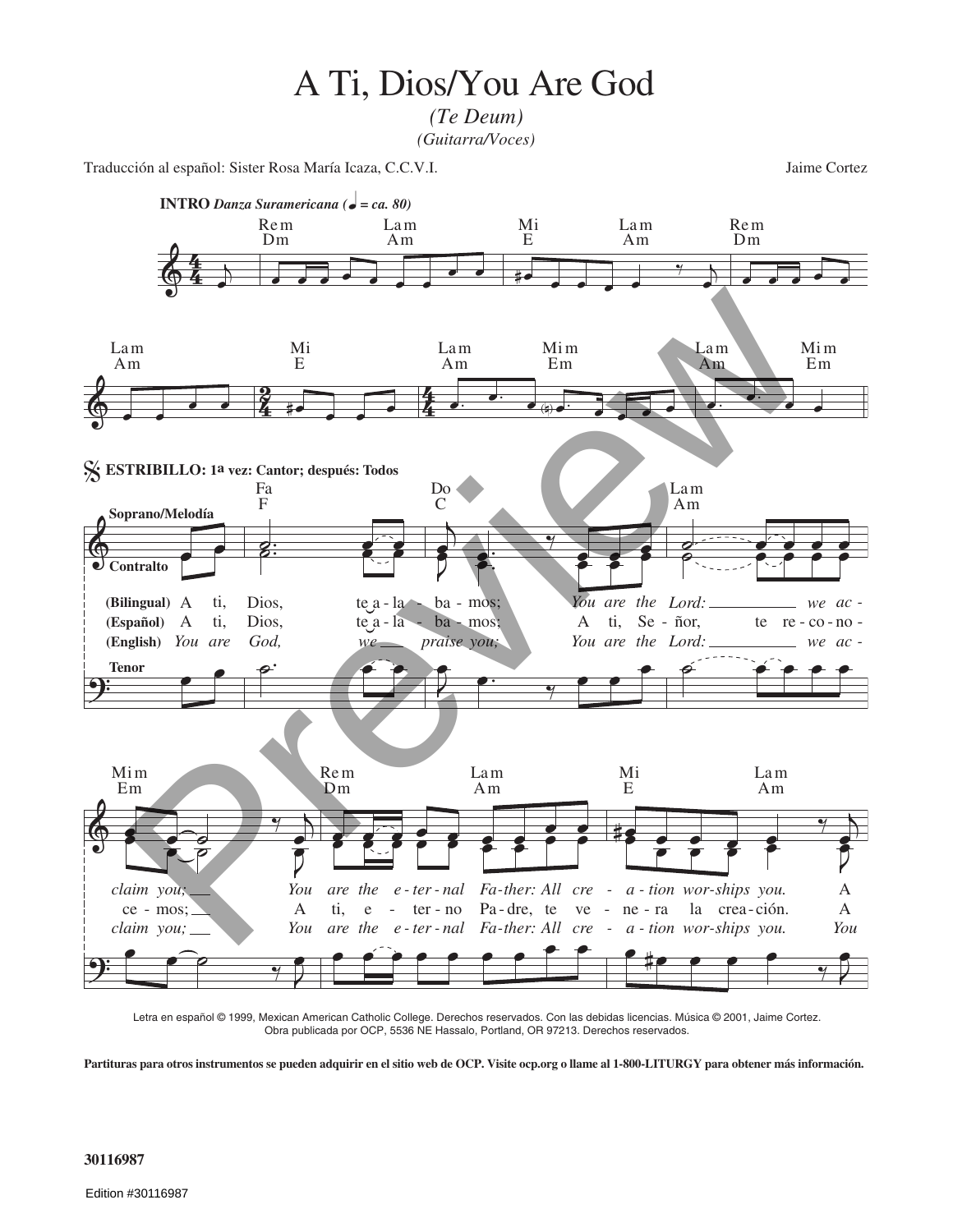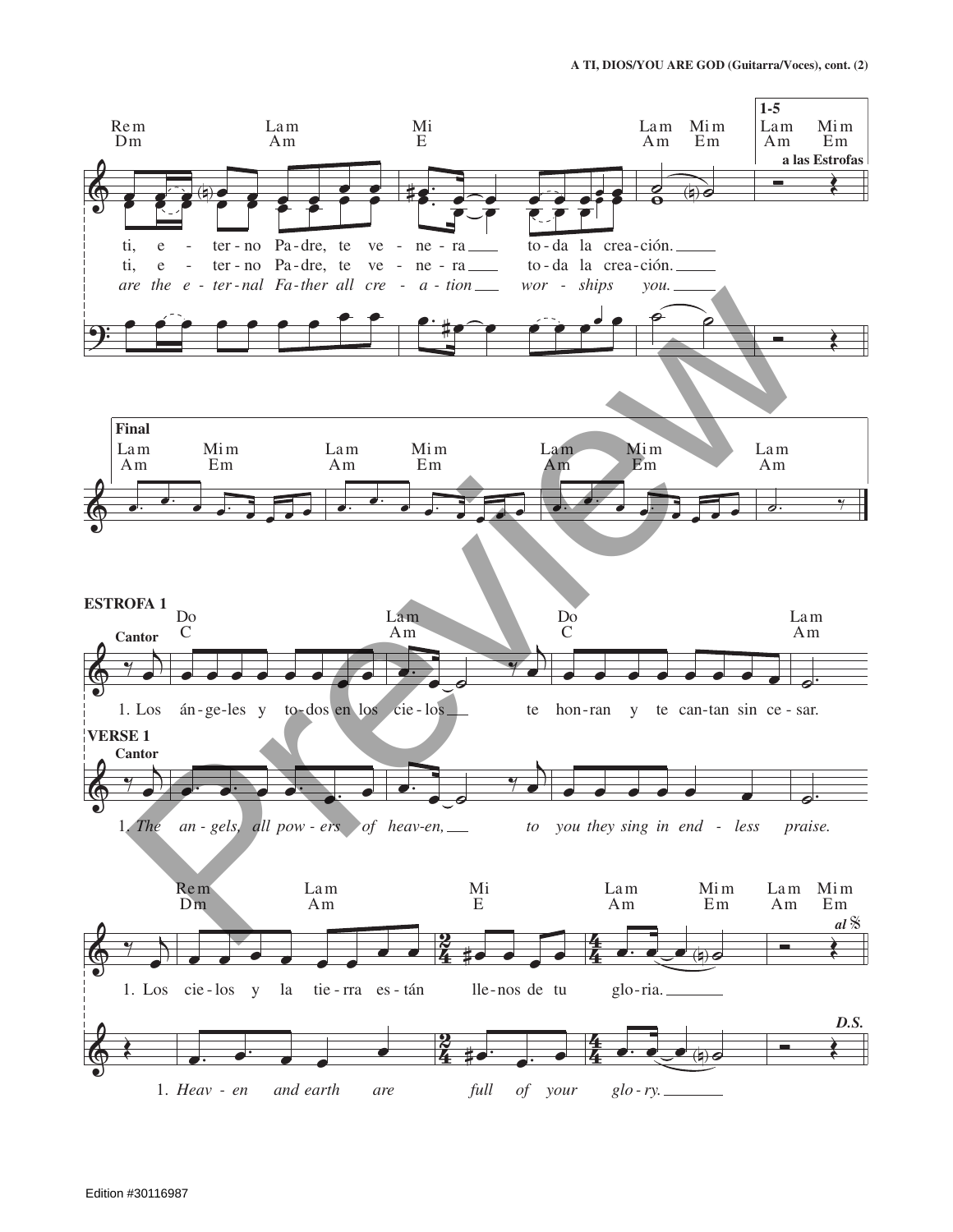A TI, DIOS/YOU ARE GOD (Guitarra/Voces), cont. (3)

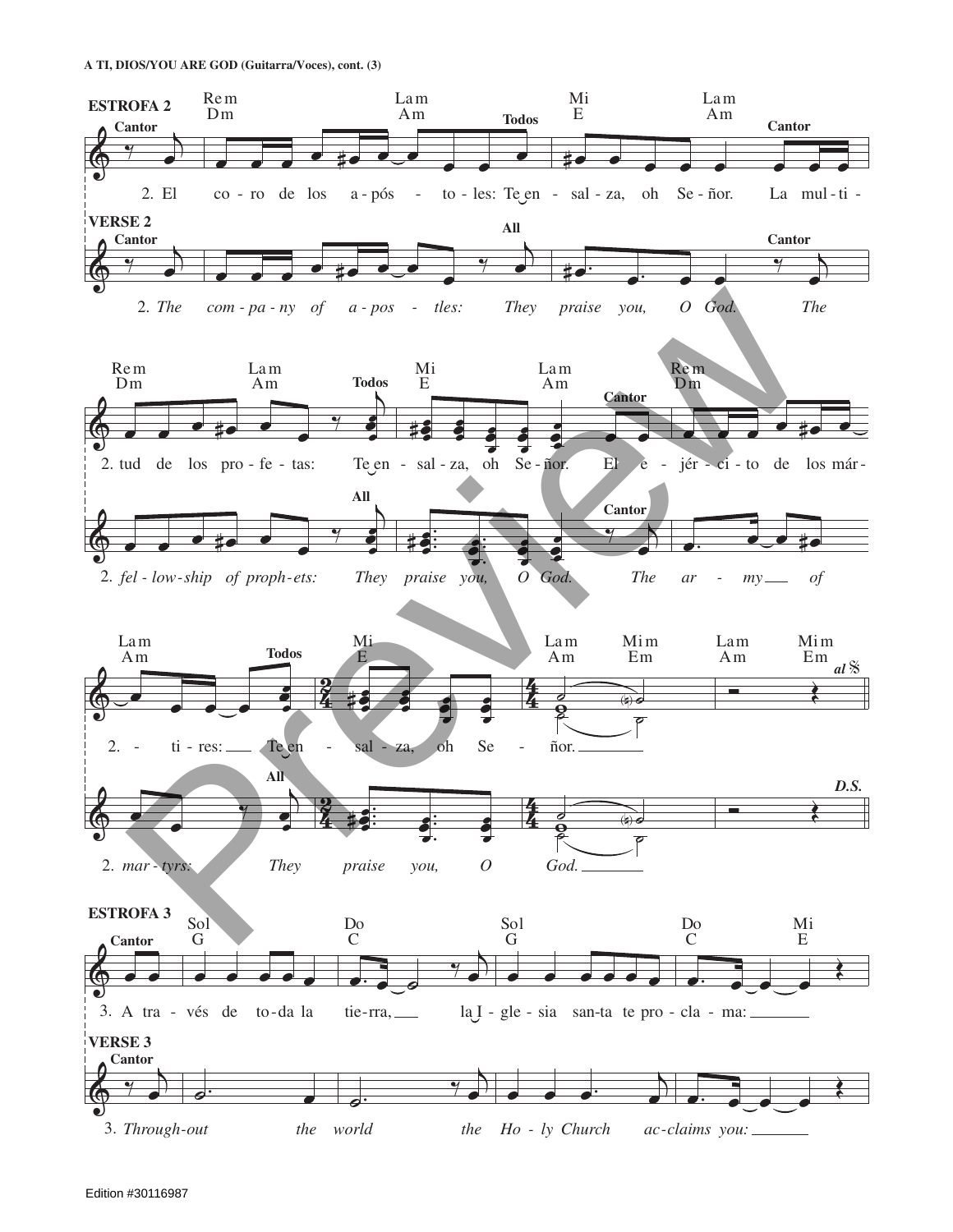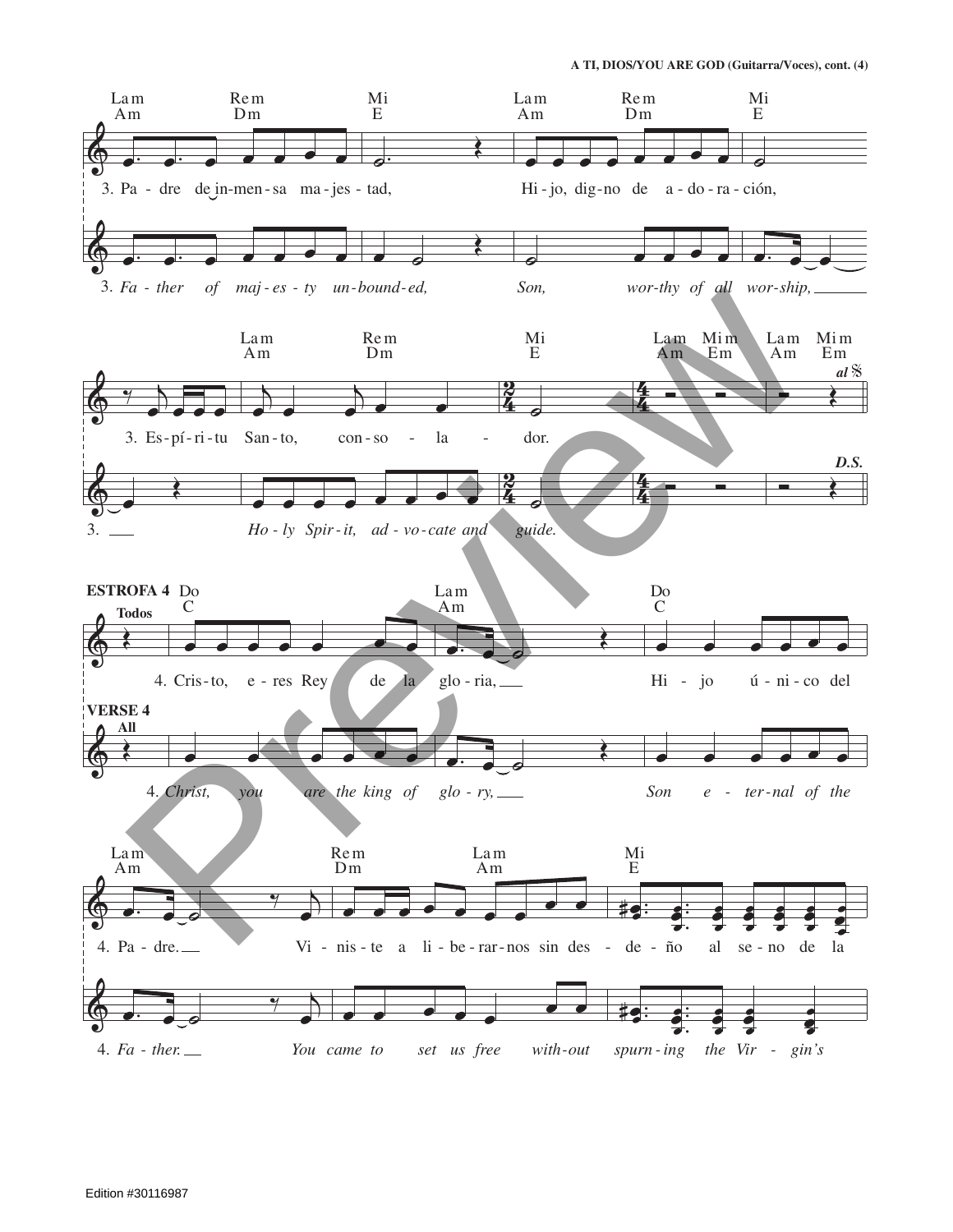